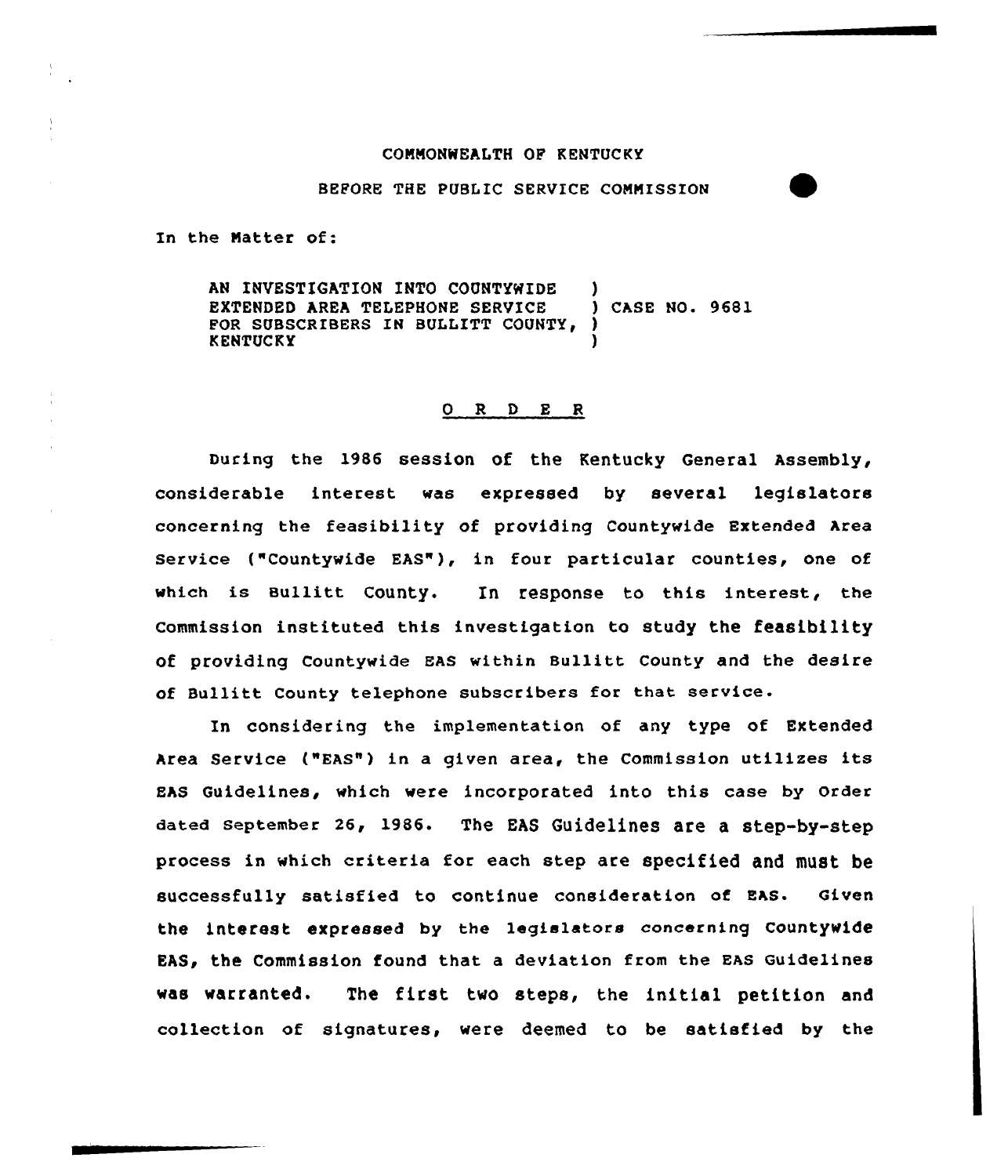interest expressed by the General Assembly. Therefore, the process proceeded directly to Step 3, the traffic studies, as well as steps <sup>4</sup> and 5, the public hearing and cost studies.

The telephone companies involved in the instant matter were ALLTEL Kentucky, Inc. {"ALLTEL") and South Central Bell Telephone Company ("SCB"). ALLTEL and SCB performed and submitted the required traffic and cost studies, including a summary of community of interest factors and the cost per subscriber in each telephone exchange in accordance with the EAs Guidelines.

On March 4, 1987, Representative John Harper filed a letter with the Commission requesting that the investigation of Countywide EAS be changed to County Seat Extended Area Service {"county seat HAs"), wherein the commission would investigate primarily the issue of telephone subscribers having EAS with their county seat. Representative Harper requested two types of studies to be performed: "1-way county specific" and "2-way total exchange to total exchange." In this case "l-way county specific" would allow any Bu11itt County subscriber to call Shepherdsville, the county seat. In addition to the issue of County Seat EAS, Representative Harper also requested that the Commission investigate the provision of EAS between the Fern Creek and Nt. Washington exchanges. Appendix A, attached hereto and made a part hereof, summarizes the specific request.

By Order dated April 30, 1987, the Commission directed ALLTEL and SCB to conduct the traffic and cost studies necessary to address Representative Harper's request. Following submission of this information, a public hearing was conducted on June 23, 1987.

 $-2-$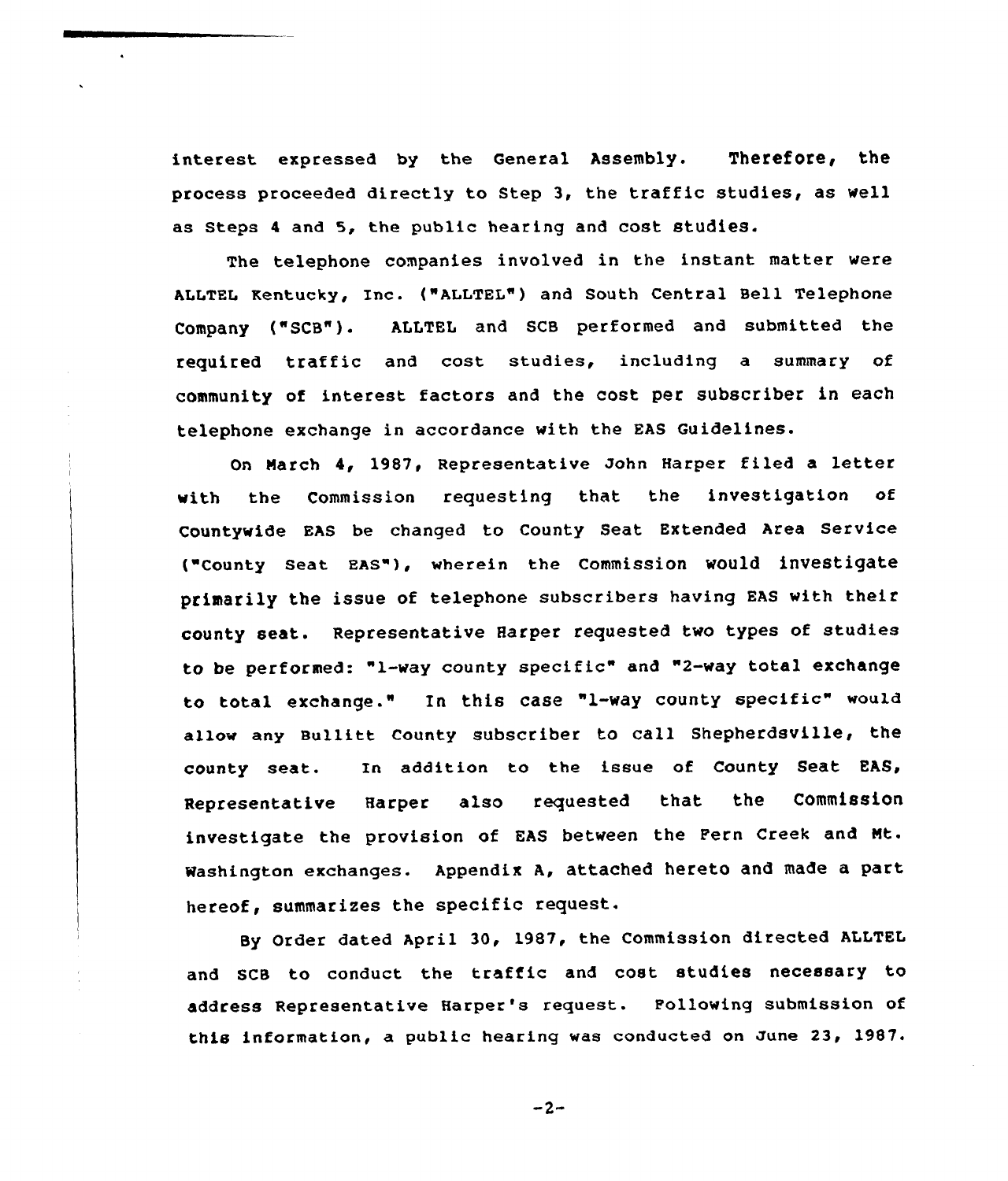All of the issues concerning County Seat EAS for Bullitt County were presented and examined. The issues included the geographical area involved, the plant and equipment necessary to provide the service, and the costs to provide the service.

By Order dated September 8, 1987, ALLTEL and SCB Were directed to mail specified survey letters containing ballot cards for polling their respective subscribers concerning the "2-way total exchange to total exchange" issue. The letters and ballots asked the subscribers if they desired toll-free telephone service between the exchanges as shown on Appendix A, and indicated the associated monthly costs per exchange for that toll-free service. The additional monthly costs per exchange are set forth in Appendix B, attached hereto and made a part hereof.

pern creek and valley station subscribers were surveyed utilizing statistical sampling techniques. Those subscribers polled mailed the ballot cards to the Commission, which compiled the results. The results of the survey clearly indicate that the majority of the subscribers polled rejected the proposed plan in each instance. See Appendix C, attached hereto and made a part hereof.

#### DISCUSSION

In reaching a decision in this case, or in any EAs case, the Commission must consider what is involved in providing EAS and recognize that increased costs are often involved. Basically, there are two broad categories of telephone service, those being intra-exchange and inter-exchange. Purther, inter-exchange service may be broken down into either toll service or EAS.

 $-3-$ 

and a state of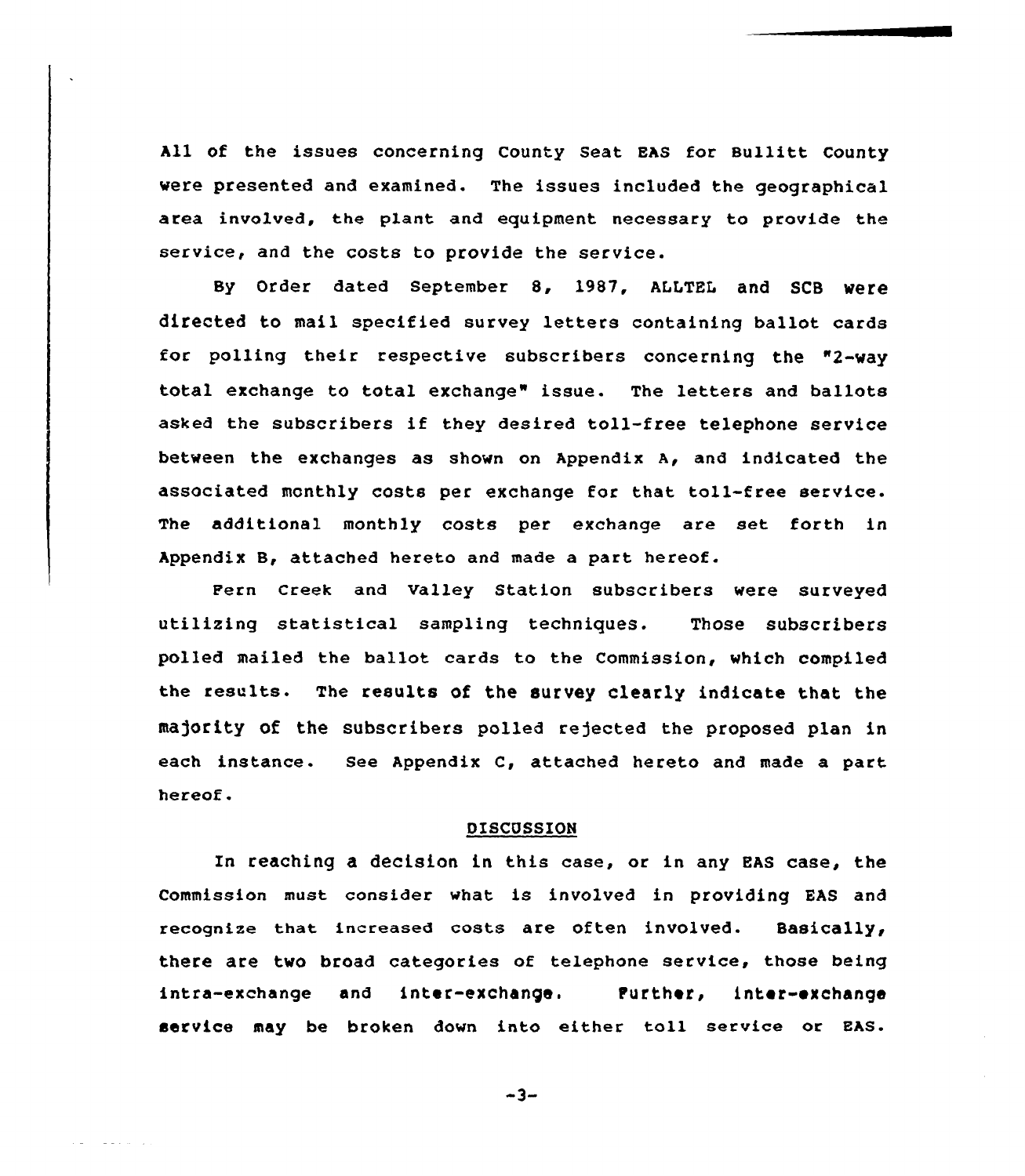Historically, toll service has been considered <sup>a</sup> fair and equitable means of providing service between exchanges, since only those who utilize that service pay the charges.

It is impossible to separate intra-exchange and toll service as distinct undertakings of a telephone utility. The two services complement each other. Their combined revenues are necessary to meet the utility's revenue requirements and to allow the basic intra-exchange rate to be maintained at a reasonable level so that all customers who desire phone service can afford it. When the concept of EAS is introduced, this balance is of necessity distorted. while EAs is often referred to as "free" calling between exchanges, this is not true. The toll revenue eliminated by the initiation of EAS must be regained through increased revenues derived from basic exchange rates. Without the ability to recapture the lost toll revenue, the utility will be unable to meet the revenue requirements previously approved by the Commission.

An additional factor which must be considered is that the introduction of EAS tends to increase a utility's revenue requirements due to the generation of additional telephone traffic. By eliminating the specific toll charge for each call in an EAS route, the subscribers tend to make more and longer calls. An increase in calling volume requires additional capital investment in plant and equipment by the utility, usually in the form of more facilities dedicated exclusively to providing the particular EAS involved. The additional costs of these facilities

 $-4-$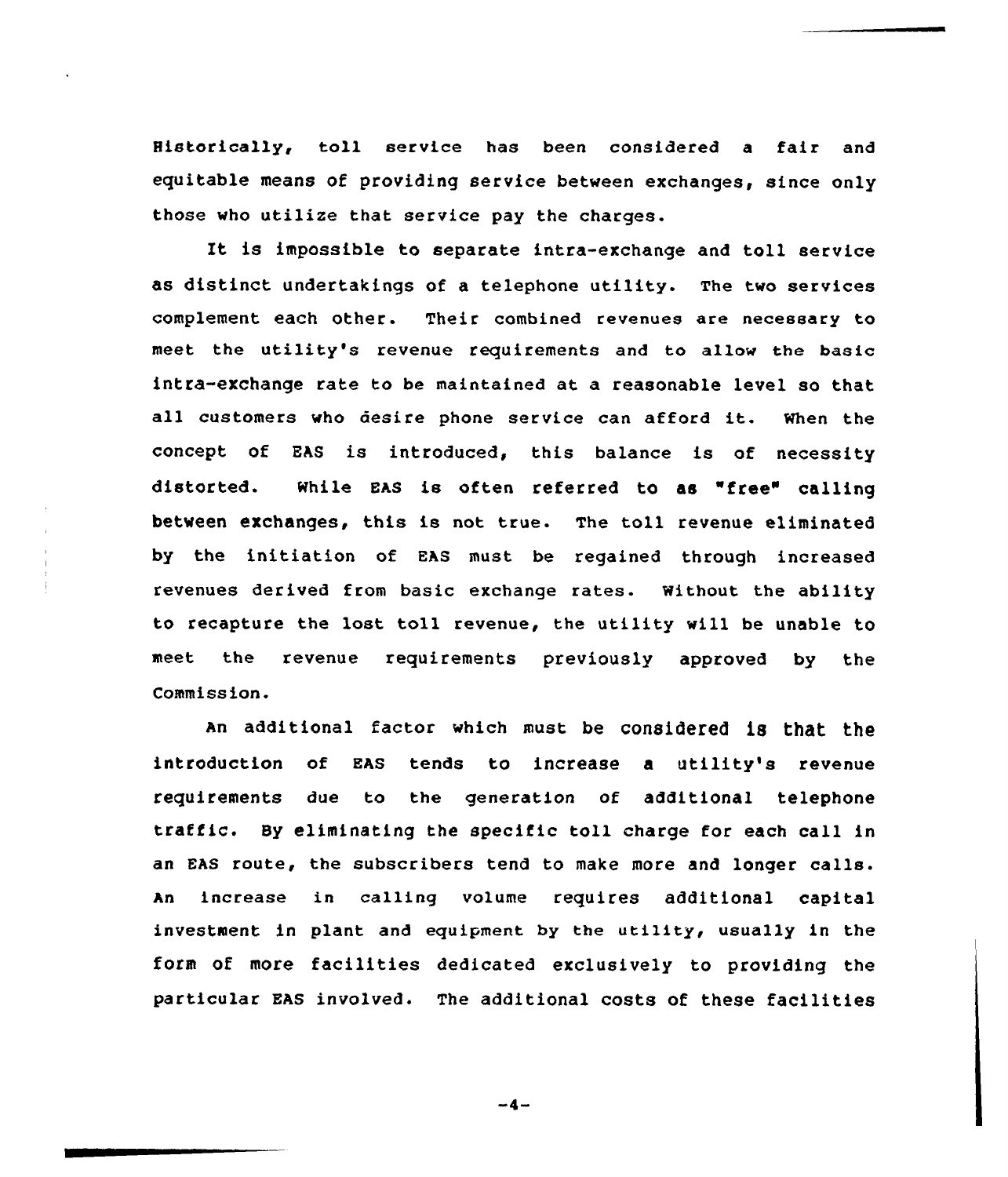must ultimately be distributed among and borne by the ratepayers or the exchanges involved.

The net result of the various factors involved in providing EAs is that Ehs may not be desirable or economically feasible in every case. Since telephone rates are affected by the cost of providing the service, it may not be in the public interest to direct that EAS be provided. For these reasons, the commission has determined that the fairest and most equitable way at the present time to determine the public interest issue as it relates to EAS is to allow subscribers to make their own determination through the ballot process.

In this case, subscribers have been surveyed concerning both their desire for the proposed service and their willingness to pay the additional costs of providing that service. For each of the proposed EAS routes, the majority of those subscribers voting have rejected the plans, as shown by the summary illustrated on Appendix c to this order. Furthermore, the traffic studies performed in Step <sup>3</sup> failed to show the community of interest factors normally required by the EAS Guidelines. Therefore the public interest would not be served by initiating the proposed EAS routes since the majority of subscribers voting have determined that they do not want this service with the associated additional costs <sup>~</sup>

The Commission further finds that since the "2-way total exchange to total exchange" survey was not accepted by the majority of voting subscribers with the associated costs, then the "l-way county specific to Shepherdsville" survey would also not be

 $-5-$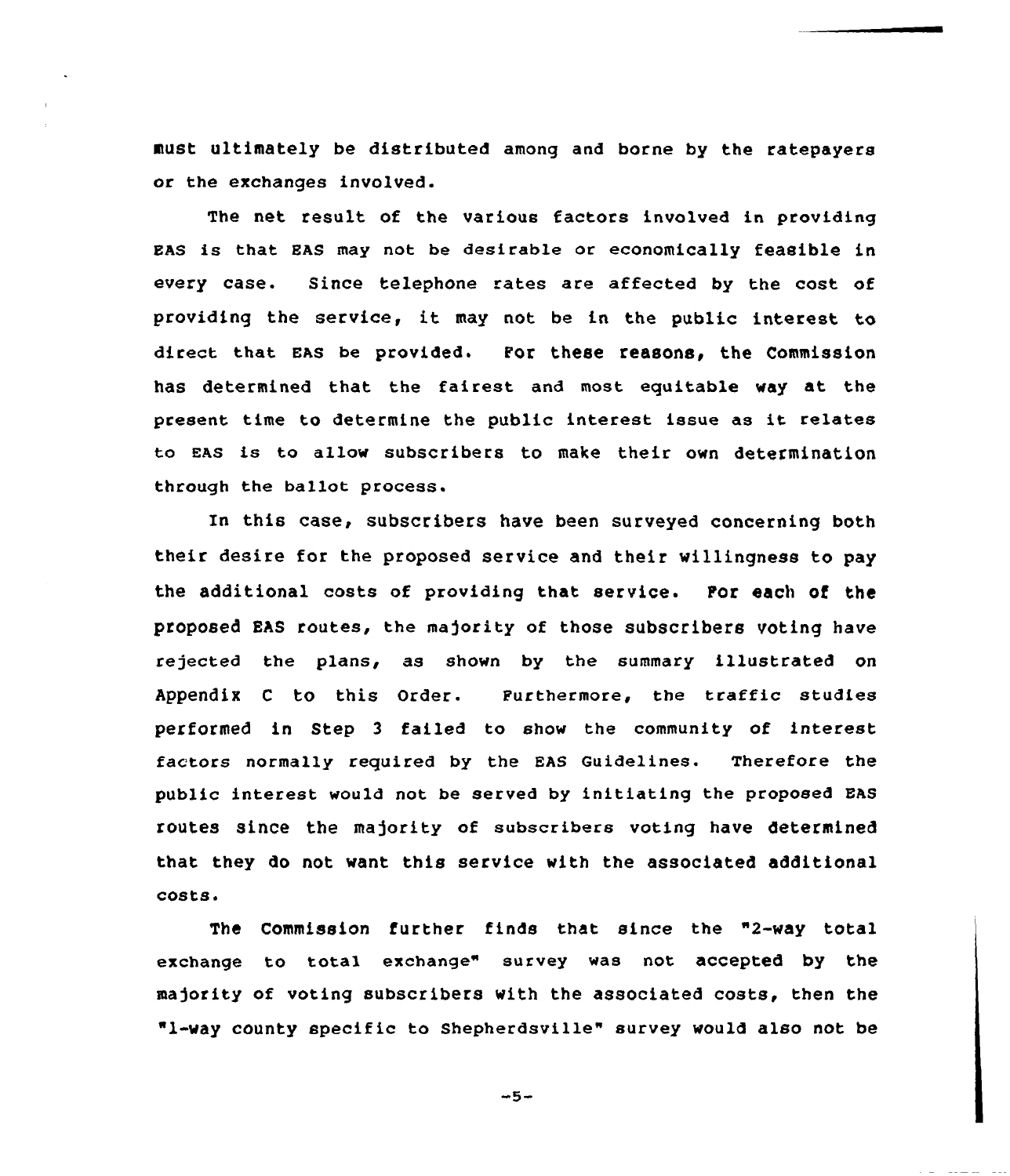accepted due to a much higher cost per subscriber, as reflected in Appendix B. As an example, scB's Lebanon Junction to shephexdsville rate additive for "2-way total exchange to total exchange" would be \$5.20 per month per residential access line. The majority of voting subscribers, having rejected this plan, would be expected to reject a "1-way county specific" plan from Lebanon Junction to Shepherdsville with a rate additive of \$8.02 per month per residential access line.

Although this EAS investigation will be dismissed, the Commission continues to be concerned with the provision of EAS. Citizens in many areas of Kentucky have expressed their desire for enlarged or additional toll-free calling areas. The commission has instituted an internal "EAS Task Force" and will continue to address this problem area, with the goal being to develop service offerings which will address the concerns, while not placing an undue or unjust burden on those subscribers who vill not benefit from those service offerings.

 $\bar{z}$  $\bar{1}$  $\frac{1}{2}$ 

 $\frac{1}{2}$ 

 $\pm$ 

#### FINDINGS AND ORDER

The Commission, having considered all evidence of record and being advised, is of the opinion and finds that:

1. The majority of subscribers responding to the survey have rejected the proposed EAS for each of the plans available.

 $2.$ The traffic studies performed in this investigation do not demonstrate the community of interest factors normally required by the EAS Guidelines to continue consideration of an EAS route.

 $-6-$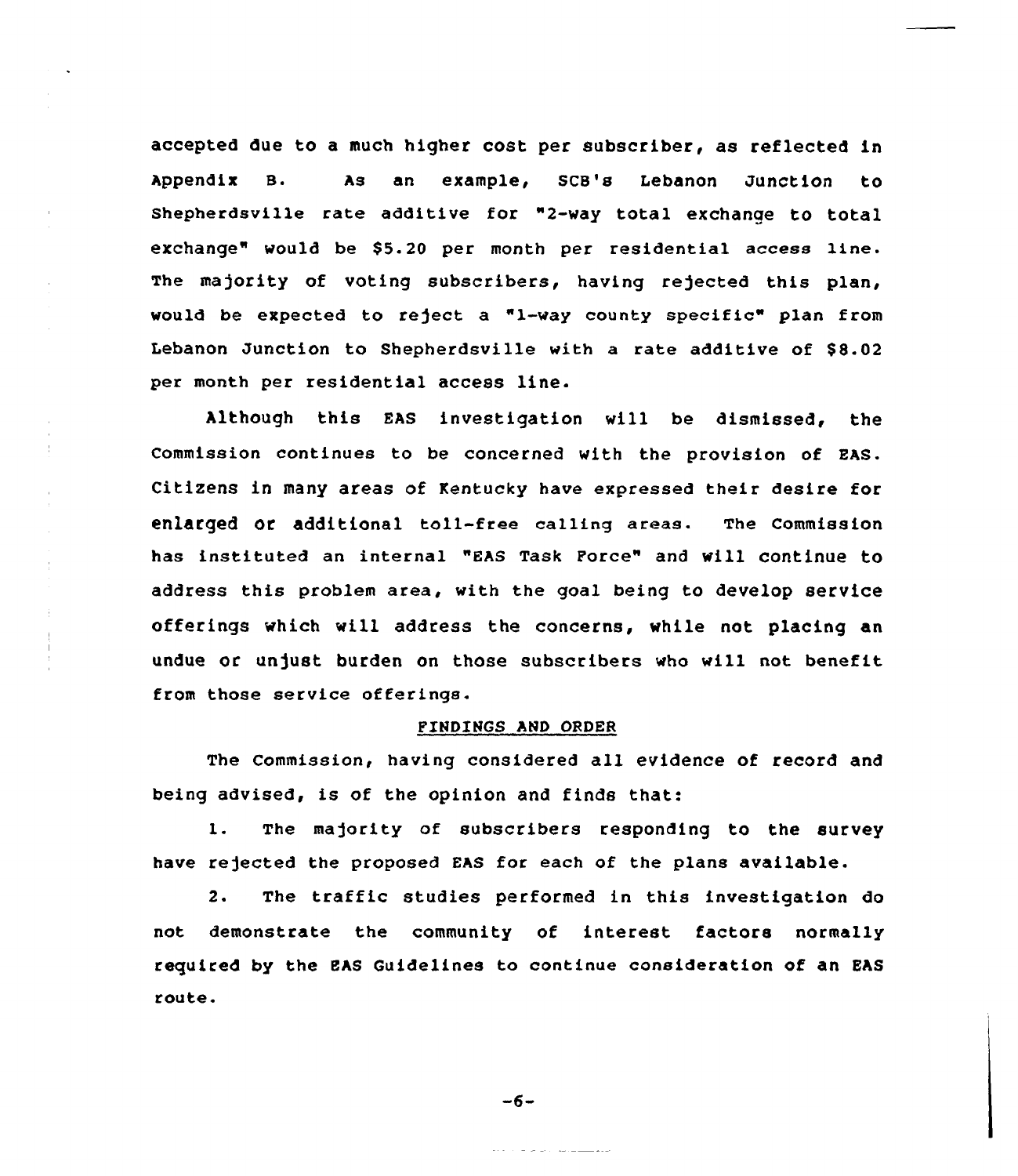3. The public interest would not be served by instituting EAS routes when the subscriber surveys have re)ected EAS, and the traffic surveys do not demonstrate the requisite community of interest factors.

4. This investigation should be closed.

IT IS THEREFORE ORDERED that this case be and it hereby is dismissed.

Done at Frankfort, Kentucky, this 18th day of Nay, 1988.

PUBLIC SERVICE CONMISSION

Charled Henne of

man man

ATTEST:

Executive Director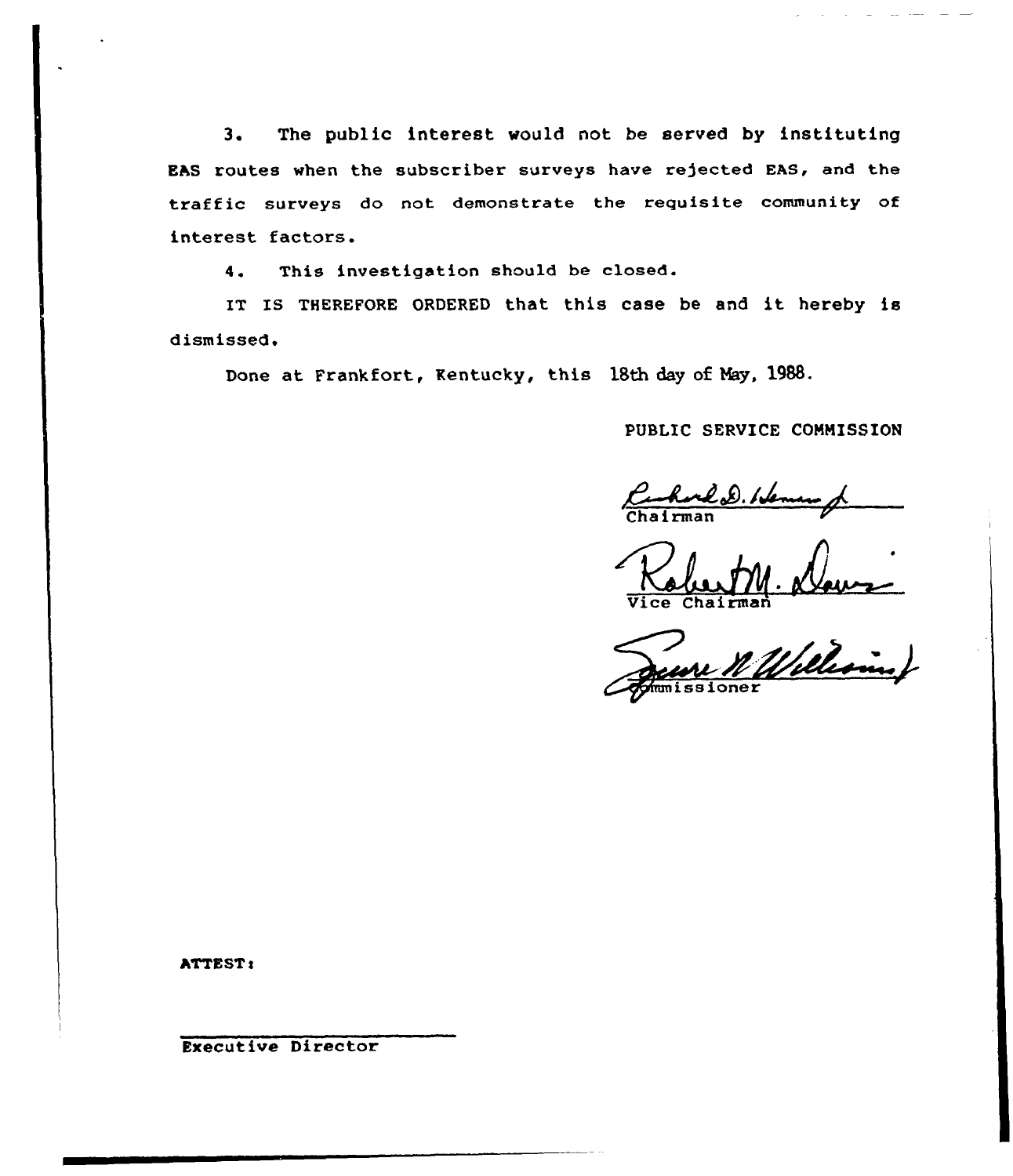#### APPENDIX A

## APPENDIX TO AN ORDER OF THE PUBLIC SERVICE COMMISSION IN CASE NO. 9681, DATED 5/18/88

#### BULLITT COUNTY

### 1-Way county specific to Shepherdsville

(for those subscribers residing in Bullitt County)

Lebanon Junction Bullitt County customers to Shepherdsvil West Point Bullitt County customers to Shepherdsville Valley Station Bullitt County customers to Shepherdsville Fern Creek Bullitt County customers to Shepherdsville Fern Creek Bullitt County customers to Mt. Washington

### 2-way total exchange to total exchange

Lebanon Junction total exchange to Shepherdsville total exchange West Point total exchange to Shepherdsville total exchange valley Station total exchange to Shepherdsville total exchange Fern creek total exchange to shepherdsville total exchange Fern Creek total exchange to Mt. Washington total exchange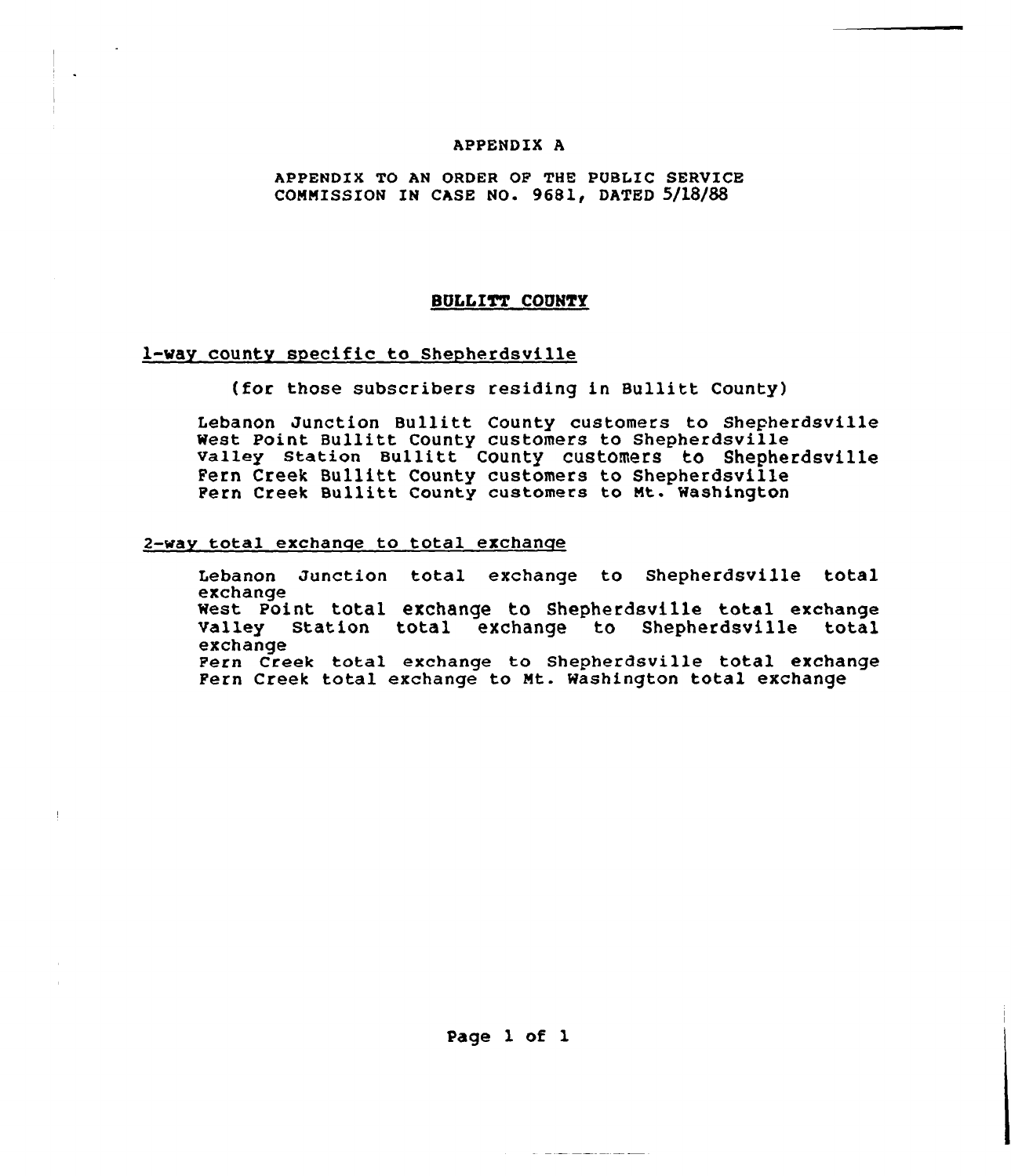#### APPENDIK B

# APPENDIX TO AN ORDER OF THE PUBLIC SERVICE CONNISSION IN CASE NO. 9681 DATED 5/18/88

# BULLITT COUNTY COST STUDY SUNNARY

#### **ALLTEL**

Additional monthly rates required

|                                                                      | Shepherdsville<br>Exchange           |                             | Mt. Washington<br>Exchange |                             |
|----------------------------------------------------------------------|--------------------------------------|-----------------------------|----------------------------|-----------------------------|
| Type of Service                                                      |                                      | $(1)$ Plan 1 $(2)$ Plan 2   | $(3)$ Plan 1               | $(4)$ Plan 2                |
| Business:<br>PBX Trunks<br>1-Party Multiline: Rotary<br>: Non-Rotary | $\mathsf{S}$<br>2.20<br>1.30<br>1.10 | \$.<br>7.05<br>4.25<br>3.55 | S.<br>1.30<br>.75<br>.65   | \$.<br>5.40<br>3.25<br>2.70 |
| 1-Party Non-Multiline<br>4-Party Rural<br>Semi-Public Guarantee      | 1.05<br>.80<br>1.05                  | 3.30<br>2.55<br>3.55        | .65<br>.45<br>.65          | 2.50<br>1.95<br>2.70        |
| Residence:<br>$1$ -Party<br>$2$ -Party<br>4-Party<br>4-Party Rural   | .60<br>.30<br>.50<br>.50             | 1.95<br>.95<br>1.65<br>1.65 | .35<br>.20<br>.30<br>.30   | 1.50<br>.75<br>1.25<br>1.25 |

- {1) Plan 1 in the Shepherdsville EXchange column is "1-way county specific" service from Fern creek, Lebanon Junction, valley Station, and West point to shepherdsville.
- {2) Plan <sup>2</sup> in the Shepherdsville Exchange column is "2-way total exchange to total exchange" service involving Fern Creek, Lebanon Junction, Valley<br>Station, West Point, and Shepherdsville.
- {3} plan <sup>1</sup> in the Mt. Washington Exchange column is "1-way specific" service from Pern Creek to Mt. Washington.
- {4) Plan <sup>2</sup> in the Nt. Washington Exchange column is "2-way total exchange to total exchange" service involving Fern creek and Nt. washington.
- (5) A study was not requested nor conducted pertaining to "1-way specific" from Nt. Washington to Fern Creek.
- {6) please note that under plan 1 neither Shepherdsville nor Mt. washington will be charged. These dollar amounts represent ALLTEL's cost of equipment and these amounts will be charged to South Central Bell. ALLTEL customers will not gain additional benefit from Plan l.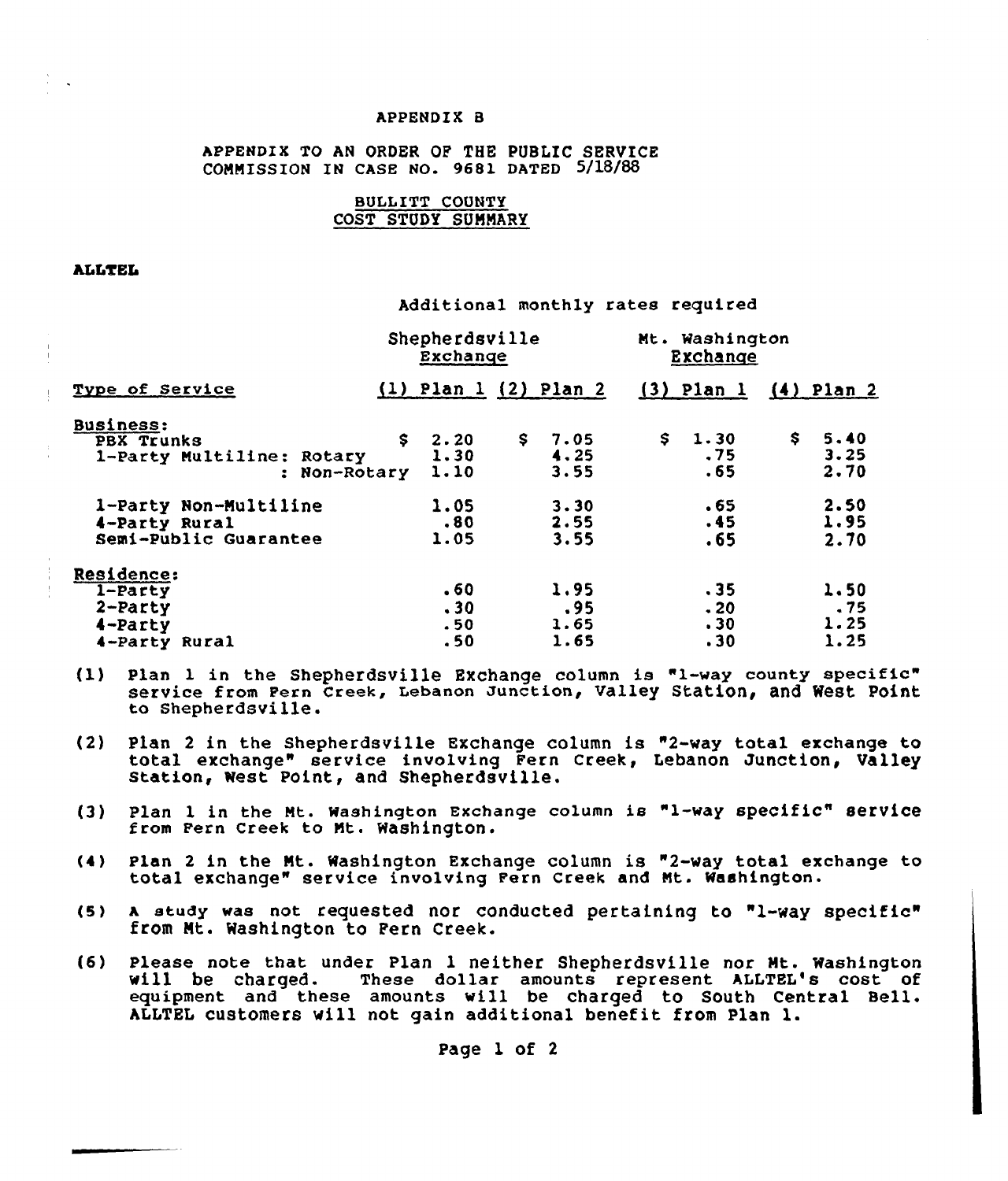## **BULLITT**

# COST STUDY SUMMARY

# South Central Sell

# Additional monthly rates required

| <b>From</b>    | <u>To</u>                                          | $(1)$ Plan 1 | $(2)$ Plan 2      |
|----------------|----------------------------------------------------|--------------|-------------------|
|                | Lebanon Junction - Shepherdsville                  | \$8.02       | S <sub>5.20</sub> |
| West Point     | - Shepherdsville                                   | 6,86         | 2.08              |
| Valley Station | - Shepherdsville                                   | 8.49         | .33               |
| Fern Creek     | - Shepherdsville                                   | 4.99         | .60               |
| Fern Creek     | - Mt. Washington                                   | 10.23        | .90               |
| Pern Creek     | - Mt. Washington<br>and Shepherdsville<br>combined | 15.00        | 1.18              |

- (1) Plan <sup>1</sup> is a "1-way county specific" tc Shepherdsville service, or "1-way county specific" from Fern Creek to Nt. Washington service.
- (2) plan <sup>2</sup> is a "2-way total exchange to total exchange" service.
- (3) The Plan 1 dollar amounts represent the South Central Bell customers'onthly additional costs including ALLTEL's cost of equipment. The details of this would be negotiated between ALLTEL and south central Bell, and would require final approval by the Commission.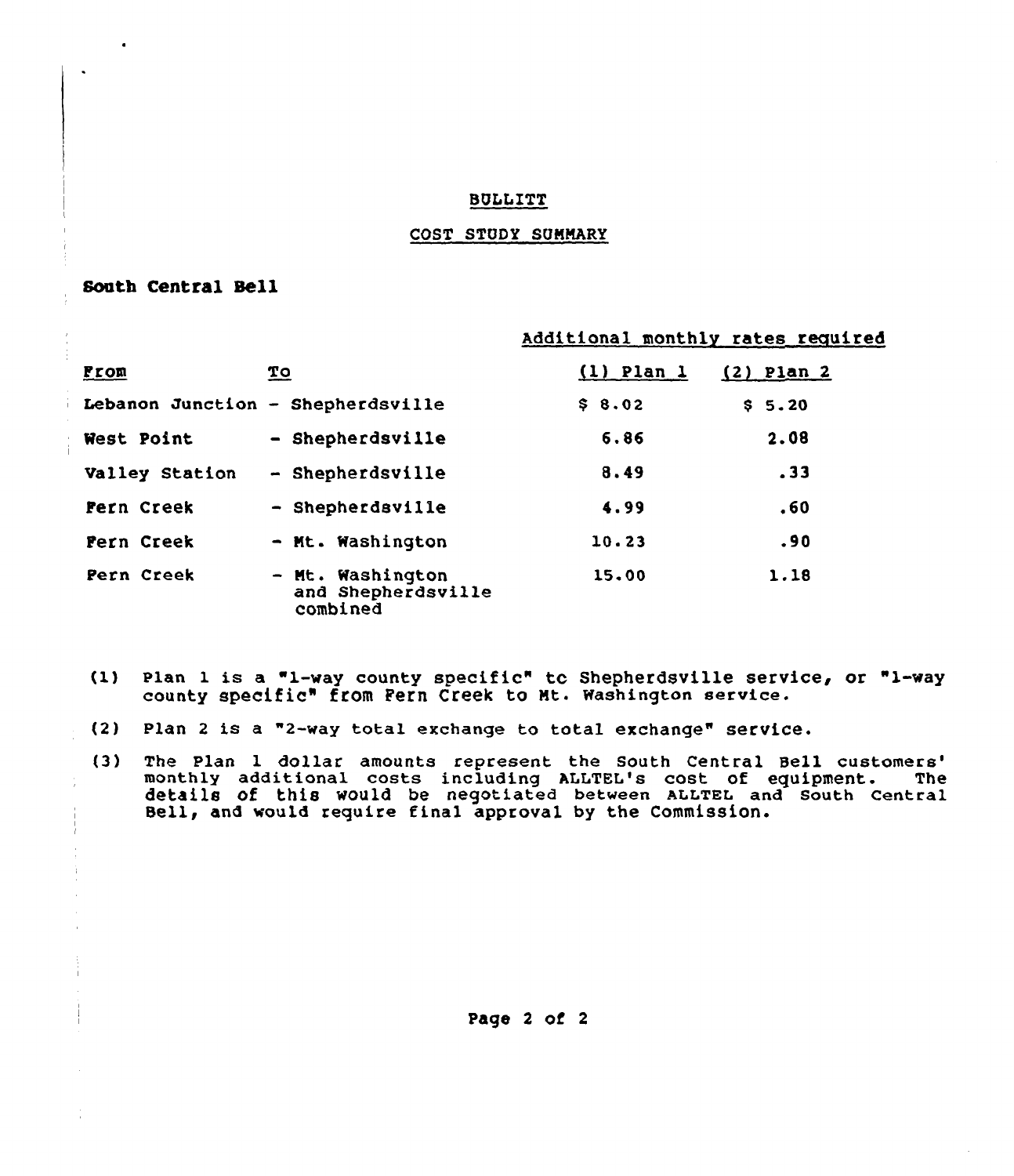# APPENDIK C

APPENDIX TO AN ORDER OF THE PUBLIC SERVICE COMMISSION IN CASE NO. 9681, DATED 5/18/88

# SURVEY RESULTS

# Bullitt County EAS

"2-way total exchange to total exchange"

# ALL%EL

| Mt. Washington | - Surveyed<br>Responded -   | 3,098<br>1,840 |
|----------------|-----------------------------|----------------|
|                | Yes<br>No                   | 1,118<br>694   |
| Shepherdsville | - Surveyed<br>$Responded -$ | 5,268<br>2,764 |
|                | Yes<br>No                   | 1,615<br>1,077 |

# South Central Se11

, we can consider the second constraints of the  $\mathcal{L}_\mathcal{A}$ 

| Fern Creek                          | Responded - $1,286$ |            | - Surveyed - 2,420 (Statistical survey of 9,908 accounts)                   |
|-------------------------------------|---------------------|------------|-----------------------------------------------------------------------------|
|                                     | Option A            |            | 262 (Extrapolated from 34 "A" votes)<br>$(34 + 1,286)$ x 9,908 = 262        |
|                                     | Option B            |            | 532 (Extrapolated from 69 "B" votes)<br>$(69 + 1,286)$ x 9,908 = 532        |
|                                     | Option C            |            | 1,603 (Extrapolated from 208 "C" votes)<br>$(208 - 1, 286)$ x 9,908 = 1,603 |
|                                     | Option D<br>(NO)    |            | 7,412 (Extrapolated from 962 no votes)<br>$(962 + 1,286)$ x 9,908 = 7,412   |
| Lebanon Junction - Surveyed - 1,084 | $Responded$ - 697   |            |                                                                             |
|                                     | <b>Yes</b><br>No    | 310<br>358 |                                                                             |

Page 1 of <sup>2</sup>

فيتحصص ومراديه والمحارب